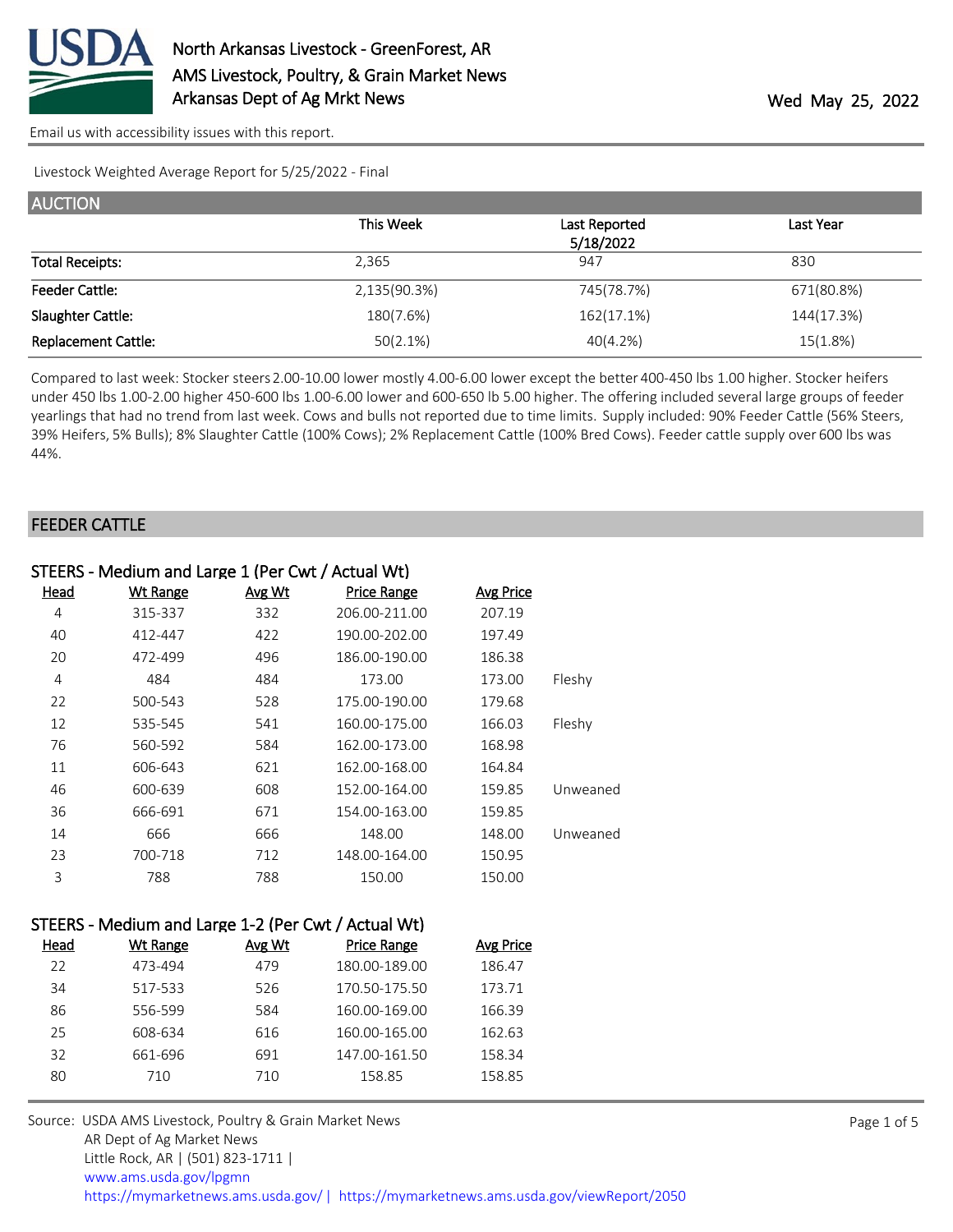

| 14  | 775     | 775 | 144.00        | 144.00 |
|-----|---------|-----|---------------|--------|
| 44  | 822-840 | 838 | 140.00-144.00 | 143.55 |
| 77  | 859     | 859 | 145.00        | 145.00 |
| 110 | 926     | 926 | 141.60        | 141.60 |
| 24  | 978     | 978 | 137.00        | 137.00 |

## STEERS - Medium and Large 2 (Per Cwt / Actual Wt)

| <b>Head</b>    | <b>Wt Range</b> | Avg Wt | <b>Price Range</b> | <b>Avg Price</b> |              |
|----------------|-----------------|--------|--------------------|------------------|--------------|
| 6              | 300-335         | 314    | 160.00-185.00      | 176.95           |              |
| 12             | 350-395         | 374    | 178.00-190.00      | 185.60           |              |
| 38             | 400-448         | 427    | 163.00-180.00      | 172.53           |              |
| $\mathbf 1$    | 400             | 400    | 160.00             | 160.00           | Fleshy       |
| 21             | 460-498         | 479    | 150.00-183.00      | 169.52           |              |
| 32             | 500-545         | 522    | 157.00-175.00      | 166.63           |              |
| 21             | 555-598         | 579    | 145.00-163.00      | 157.85           |              |
| 2              | 620-640         | 630    | 140.00-155.00      | 147.62           |              |
| 13             | 604             | 604    | 169.00             | 169.00           | Thin Fleshed |
| 15             | 655-690         | 675    | 131.00-154.00      | 149.69           |              |
| 3              | 715-725         | 722    | 142.00-144.00      | 143.34           |              |
| 1              | 750             | 750    | 138.00             | 138.00           |              |
| $\overline{2}$ | 800             | 800    | 131.00             | 131.00           |              |
| 5              | 920             | 920    | 130.00             | 130.00           |              |
| 5              | 984             | 984    | 135.00             | 135.00           |              |

#### STEERS - Medium and Large 3 (Per Cwt / Actual Wt)

| Head | Wt Range | Avg Wt | Price Range   | Avg Price |
|------|----------|--------|---------------|-----------|
| ς    | 310-320  | 313    | 145.00-147.00 | 146.32    |
|      | 385      | 385    | 126.00        | 126.00    |
| 10   | 408-445  | 418    | 130.00-148.00 | 138.15    |
|      | 480      | 480    | 131.00        | 131.00    |
|      | 505-520  | 515    | 127.00-141.00 | 133.35    |

## HEIFERS - Medium and Large 1 (Per Cwt / Actual Wt)

| Head | <b>Wt Range</b> | Avg Wt | <b>Price Range</b> | <b>Avg Price</b> |        |
|------|-----------------|--------|--------------------|------------------|--------|
| 3    | 320-345         | 332    | 167.00-171.00      | 168.63           |        |
| 34   | 350-398         | 382    | 161.00-175.00      | 168.92           |        |
| 5    | 354             | 354    | 164.00             | 164.00           | Fleshy |
| 44   | 400-442         | 425    | 156.00-167.00      | 161.91           |        |
| 10   | 403-438         | 417    | 152.00-153.00      | 152.58           | Fleshy |
| 63   | 452-495         | 483    | 154.00-163.00      | 157.15           |        |
| 1    | 490             | 490    | 154.00             | 154.00           | Fleshy |
| 50   | 508-546         | 525    | 149.00-155.00      | 152.24           |        |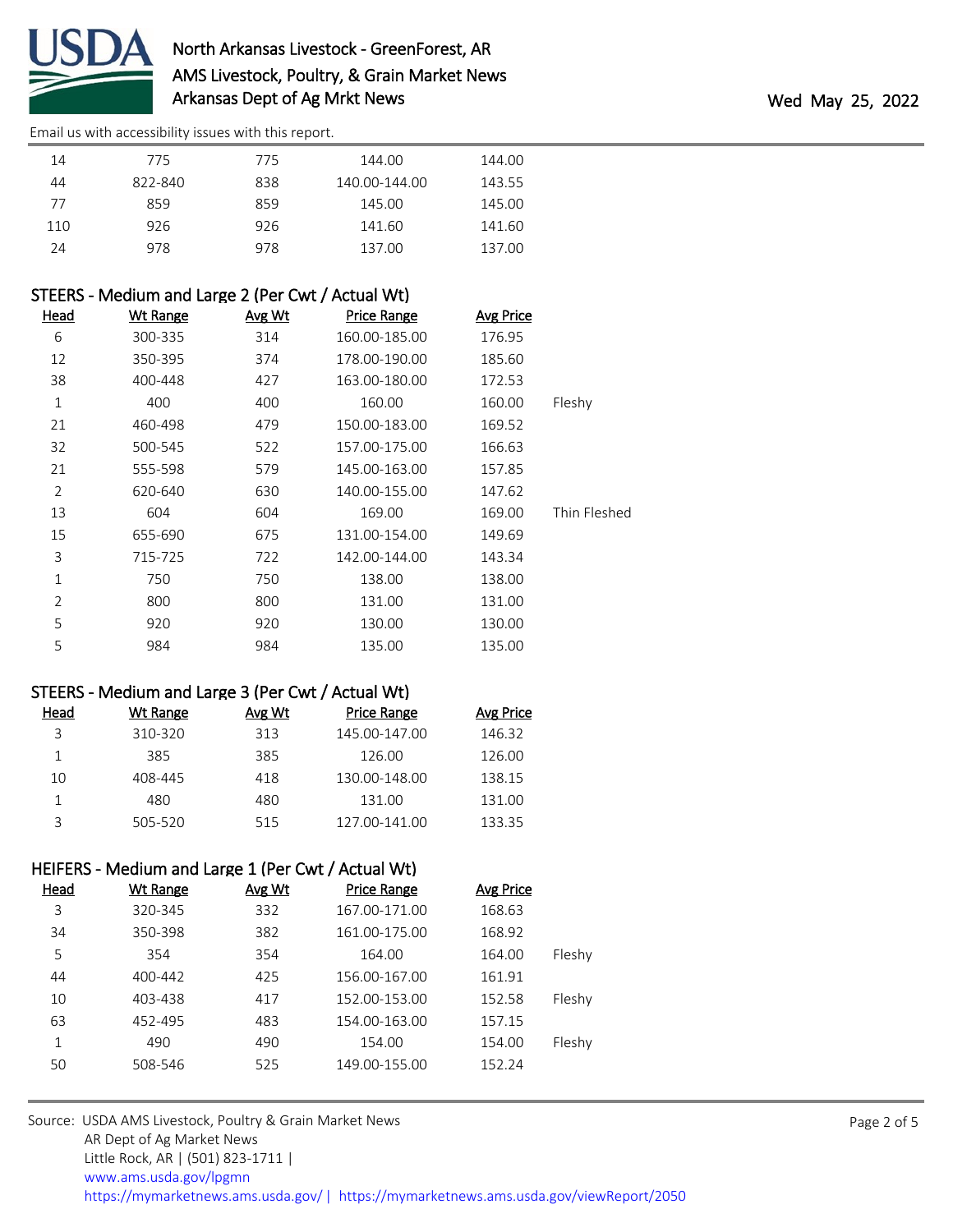

# North Arkansas Livestock - GreenForest, AR AMS Livestock, Poultry, & Grain Market News Arkansas Dept of Ag Mrkt News **Wed May 25, 2022**

[Email us with accessibility issues with this report.](mailto:mars@ams.usda.gov?subject=508%20issue)

| 4              | 501     | 501 | 142.00        | 142.00 | Fleshy                 |
|----------------|---------|-----|---------------|--------|------------------------|
| 63             | 550-598 | 563 | 139.00-149.00 | 146.44 |                        |
| 27             | 605-645 | 618 | 140.00-150.00 | 146.29 |                        |
| 3              | 638     | 638 | 130.00        | 130.00 | Unweaned               |
| 11             | 676     | 676 | 146.50        | 146.50 | Guaranteed Open        |
| 3              | 675     | 675 | 133.00        | 133.00 | Unweaned               |
| $\overline{2}$ | 710-730 | 720 | 121.00-131.00 | 125.93 |                        |
| 15             | 705-708 | 707 | 139.00-144.00 | 143.00 | <b>Guaranteed Open</b> |
| 1              | 755     | 755 | 137.00        | 137.00 | <b>Guaranteed Open</b> |
| $\mathcal{P}$  | 900-925 | 913 | 119.00-125.00 | 122.04 |                        |

#### HEIFERS - Medium and Large 1-2 (Per Cwt / Actual Wt)

| <u>Head</u>    | <b>Wt Range</b> | Avg Wt | <b>Price Range</b> | <b>Avg Price</b> |                 |
|----------------|-----------------|--------|--------------------|------------------|-----------------|
| 32             | 462-482         | 479    | 149.00-158.00      | 154.81           |                 |
| 58             | 506-542         | 522    | 144.50-150.00      | 147.81           |                 |
| 19             | 563-580         | 577    | 137.00-141.00      | 139.66           |                 |
| 13             | 620             | 620    | 146.50             | 146.50           |                 |
| 5              | 647             | 647    | 143.50             | 143.50           | Guaranteed Open |
| 13             | 666-668         | 667    | 138.00-142.00      | 140.15           |                 |
| 22             | 683             | 683    | 144.50             | 144.50           | Guaranteed Open |
| $\overline{4}$ | 760             | 760    | 125.00             | 125.00           |                 |
| 38             | 784             | 784    | 136.50             | 136.50           | Guaranteed Open |
| 5              | 899             | 899    | 122.00             | 122.00           |                 |
| 33             | 854             | 854    | 135.00             | 135.00           | Guaranteed Open |

#### HEIFERS - Medium and Large 2 (Per Cwt / Actual Wt)

| <u>Head</u>    | <b>Wt Range</b> | Avg Wt | <b>Price Range</b> | <b>Avg Price</b> |                        |
|----------------|-----------------|--------|--------------------|------------------|------------------------|
| 7              | 305-340         | 326    | 142.00-160.00      | 153.18           |                        |
| 8              | 355-395         | 374    | 144.00-156.00      | 150.46           |                        |
| 16             | 400-445         | 427    | 137.00-151.00      | 145.14           |                        |
| 23             | 455-495         | 473    | 130.00-152.00      | 145.85           |                        |
| 27             | 505-546         | 529    | 126.00-145.00      | 136.15           |                        |
| 16             | 554-590         | 566    | 125.00-139.00      | 135.35           |                        |
| 3              | 577             | 577    | 128.50             | 128.50           | Fleshy                 |
| 9              | 600-635         | 610    | 130.00-138.00      | 134.36           |                        |
| 8              | 601-615         | 608    | 138.00-142.00      | 139.98           | <b>Guaranteed Open</b> |
| $\overline{2}$ | 650             | 650    | 136.00             | 136.00           |                        |
| 2              | 682             | 682    | 137.00             | 137.00           | <b>Guaranteed Open</b> |
| 3              | 675             | 675    | 128.00             | 128.00           | Unweaned               |
| 1              | 740             | 740    | 125.00             | 125.00           |                        |
| 1              | 725             | 725    | 126.00             | 126.00           | Unweaned               |
| $\overline{2}$ | 755-760         | 758    | 114.00-120.00      | 117.01           |                        |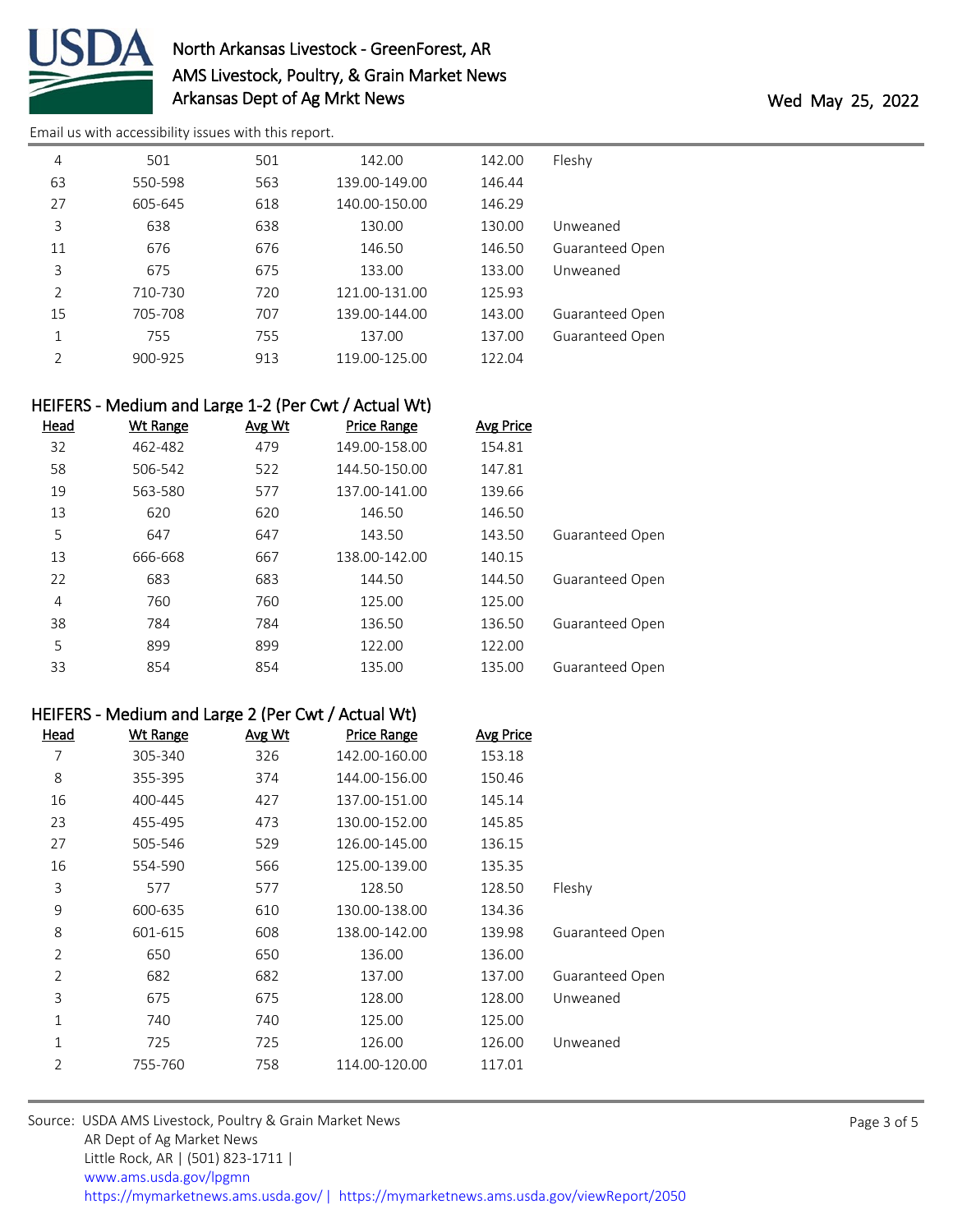

| HEIFERS - Medium and Large 3 (Per Cwt / Actual Wt) |          |               |                    |                  |  |
|----------------------------------------------------|----------|---------------|--------------------|------------------|--|
| Head                                               | Wt Range | <b>Avg Wt</b> | <b>Price Range</b> | <b>Avg Price</b> |  |
| 3                                                  | 355-385  | 367           | 107.00-131.00      | 119.00           |  |
|                                                    | 435      | 435           | 115.00             | 115.00           |  |
| 6                                                  | 451-495  | 464           | 117.00-128.00      | 126.04           |  |
| 3                                                  | 505-532  | 523           | 120.00             | 120.00           |  |
|                                                    | 580      | 580           | 111.00             | 111.00           |  |
|                                                    |          |               |                    |                  |  |

2 1032 1032 115.00 115.00

### BULLS - Medium and Large 1 (Per Cwt / Actual Wt)

| Head | Wt Range | <b>Avg Wt</b> | <b>Price Range</b> | Avg Price |
|------|----------|---------------|--------------------|-----------|
| 1    | 360      | 360           | 197.00             | 197.00    |
| 9    | 400-418  | 412           | 169.00-180.00      | 172.79    |
| 16   | 479-499  | 491           | 171.00-174.00      | 171.76    |
| 13   | 510-540  | 518           | 154.00-166.00      | 163.34    |
| 4    | 568      | 568           | 165.00             | 165.00    |
|      | 602-605  | 604           | 148.00-154.00      | 151.44    |
| 5    | 730-738  | 735           | 133.00-147.00      | 136.18    |
|      | 790      | 790           | 123.00             | 123.00    |

#### BULLS - Medium and Large 2 (Per Cwt / Actual Wt)

| Head          | Wt Range | Avg Wt | Price Range   | Avg Price |
|---------------|----------|--------|---------------|-----------|
| 4             | 325-345  | 334    | 150.00-185.00 | 174.18    |
| 7             | 350-380  | 366    | 150.00-184.00 | 167.82    |
| 4             | 410-448  | 437    | 160.00-167.00 | 162.47    |
| $\mathcal{P}$ | 460-495  | 478    | 150.00-155.00 | 152.41    |
| $\mathcal{P}$ | 505-510  | 508    | 130.00-134.00 | 132.01    |
| 3             | 593      | 593    | 139.00        | 139.00    |
| 1             | 630      | 630    | 131.00        | 131.00    |
| $\mathcal{P}$ | 650-695  | 673    | 127.00-130.00 | 128.45    |
| 1             | 760      | 760    | 100.00        | 100.00    |

## BULLS - Medium and Large 3 (Per Cwt / Actual Wt)

| Head | Wt Range | Avg Wt | <b>Price Range</b> | Avg Price |
|------|----------|--------|--------------------|-----------|
|      | 301      | 301    | 145.00             | 145.00    |
|      | 355      | 355    | 131.00             | 131.00    |
| 4    | 424      | 424    | 130.00             | 130.00    |
|      | 580      | 580    | 120.00             | 120.00    |